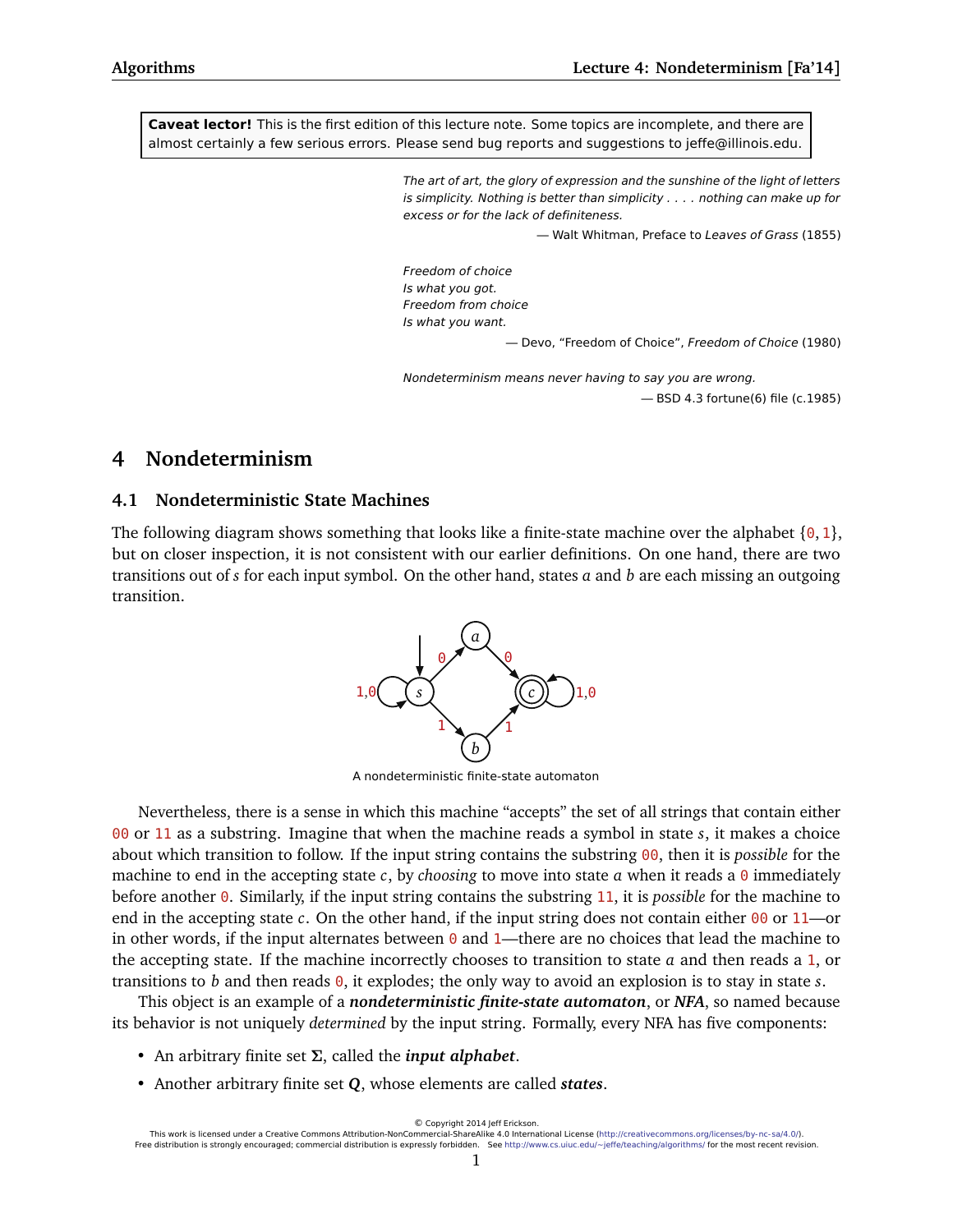- An arbitrary *transition* function  $\delta$  :  $Q \times \Sigma \rightarrow 2^Q$ .
- A *start state*  $s \in Q$ .
- A subset *A* ⊆ *Q* of *accepting states*.

The only difference from the formal definition of *deterministic* finite-state automata is the domain of the transition function. In a DFA, the transition function always returns a single state; in an NFA, the transition function returns a *set* of states, which could be empty, or all of *Q*, or anything in between.

Just like DFAs, the behavior of an NFA is governed by an *input string w* ∈ *Σ* ∗ , which the machine reads one symbol at a time, from left to right. Unlike DFAs, however, an NFA does not maintain a single current state, but rather a *set* of current states. Whenever the NFA reads a symbol *a*, its set of current states changes from *C* to  $\bigcup_{q\in C}\delta(q,a).$  After all symbols have been read, the NFA *accepts w* if its current state set contains *at least one* accepting state and *rejects w* otherwise. In particular, if the set of current states ever becomes empty, it will stay empty forever, and the NFA will reject.

More formally, we define the function  $\delta^*$  :  $Q \times \Sigma^* \to 2^Q$  that transitions on *strings* as follows:

$$
\delta^*(q, w) := \begin{cases} \{q\} & \text{if } w = \varepsilon, \\ \bigcup_{r \in \delta(q, a)} \delta^*(r, x) & \text{if } w = ax. \end{cases}
$$

The NFA  $(Q, \Sigma, \delta, s, A)$  *accepts*  $w \in \Sigma^*$  if and only if  $\delta^*(s, w) \cap A \neq \emptyset$ .

We can equivalently define an NFA as a directed graph whose vertices are the states *Q*, whose edges are labeled with symbols from *Σ*. We no longer require that every vertex has exactly one outgoing edge with each label; it may have several such edges or none. An NFA accepts a string *w* if the graph contains *at least one* walk from the start state to an accepting state whose label is *w*.

### **4.2 Intuition**

There are at least three useful ways to think about non-determinism.

**Clairvoyance:** Whenever an NFA reads symbol *a* in state *q*, it *chooses* the next state from the set *δ*(*q*, *a*), always *magically* choosing a state that leads to the NFA accepting the input string, unless no such choice is possible. As the BSD fortune file put it, "Nondeterminism means never having to say you're wrong."<sup>[1](#page-1-0)</sup> Of course real machines can't actually look into the future; that's why I used the word "magic".

**Parallel threads:** An arguably more "realistic" view is that when an NFA reads symbol *a* in state *q*, it spawns an independent execution thread for each state in *δ*(*q*, *a*). In particular, if *δ*(*q*, *a*) is empty, the current thread simply dies. The NFA accepts if *at least one* thread is in an accepting state after it reads the last input symbol.

Equivalently, we can imagine that when an NFA reads symbol *a* in state *q*, it branches into several parallel universes, one for each state in  $\delta(q, a)$ . If  $\delta(q, a)$  is empty, the NFA destroys the universe (including itself). Similarly, if the NFA finds itself in a non-accepting state when the input ends, the NFA destroys the universe. Thus, when the input is gone, only universes in which the NFA somehow chose a path to an accept state still exist. One slight disadvantage of this metaphor is that if an NFA reads a string that is not in its language, it destroys *all* universes.

**Proofs/oracles:** Finally, we can treat NFAs not as a mechanism for *computing* something, but only as a mechanism for *verifying proofs*. If we want to *prove* that a string *w* contains one of the suffixes 00 or 11, it suffices to demonstrate a single walk in our example NFA that starts at *s* and ends at *c*, and whose

<span id="page-1-0"></span> $1$ This sentence is a riff on a horrible aphorism that was (sadly) popular in the US in the 70s and 80s. Fortunately, everyone seems to have forgotten the original saying, except for that one time it was parodied on the Simpsons.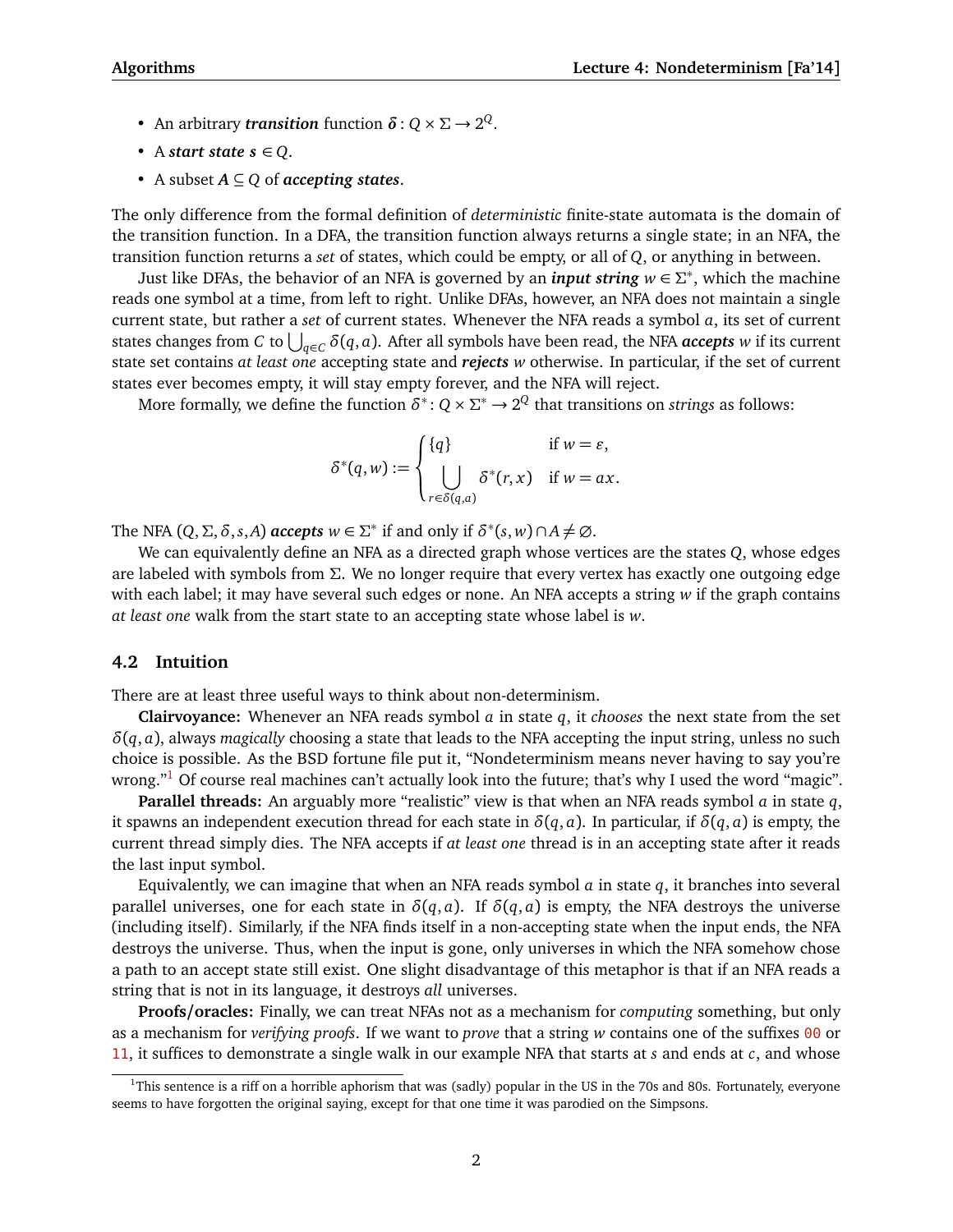edges are labeled with the symbols in *w*. Equivalently, whenever the NFA faces a nontrivial choice, the prover can simply tell the NFA which state to move to next.

This intuition can be formalized as follows. Consider a *deterministic* finite state machine whose input alphabet is the product *Σ* × *Ω* of an *input* alphabet *Σ* and an *oracle* alphabet *Ω*. Equivalently, we can imagine that this DFA reads simultaneously from two strings of the same length: the *input* string *w* and the *oracle* string *ω*. In either formulation, the transition function has the form *δ*: *Q*×*Σ*×*Ω* → *Q*. As usual, this DFA accepts the pair  $(w, \omega) \in (\Sigma \times \Gamma)^*$  if and only if  $\delta^*(s, w, \omega) \in A$ . Finally, *M* nondeterministically *accepts* the string  $w \in \Sigma^*$  if there is an oracle string  $\omega \in \Omega^*$  with  $|\omega| = |w|$  such that  $(w, \omega) \in L(M)$ .

## **4.3**  $\varepsilon$ -Transitions

It is fairly common for NFAs to include so-called  $\varepsilon$ -transitions, which allow the machine to change state without reading an input symbol. An NFA with  $\varepsilon$ -transitions accepts a string  $w$  if and only if there is a sequence of transitions  $s \xrightarrow{a_1} q_1 \xrightarrow{a_2} q_2 \xrightarrow{a_3} \cdots \xrightarrow{a_\ell} q_\ell$  where the final state  $q_\ell$  is accepting, each  $a_i$  is either *ε* or a symbol in  $\Sigma$ , and  $a_1 a_2 \cdots a_\ell = w$ .

More formally, the transition function in an NFA with  $\varepsilon$ -transitions has a slightly larger domain  $\delta$ :  $Q \times (\Sigma \cup \{\varepsilon\}) \to 2^Q$ . The  $\varepsilon$ *-reach* of a state  $q \in Q$  consists of all states *r* that satisfy one of the following conditions:

- $r = q$
- $r \in \delta(q', \varepsilon)$  for some state  $q'$  in the  $\varepsilon$ -reach of  $q$ .

In other words,  $r$  is in the  $\varepsilon$ -reach of  $q$  if there is a (possibly empty) sequence of  $\varepsilon$ -transitions leading from *q* to *r*. Now we redefine the extended transition function  $\delta^*$ :  $Q \times \Sigma^* \to 2^Q$ , which transitions on arbitrary strings, as follows:

$$
\delta^*(q, w) := \begin{cases} \{q\} & \text{if } w = \varepsilon, \\ \bigcup_{r \in \varepsilon \text{-reach}(q) \ r' \in \delta(r, a)} \delta^*(r', x) & \text{if } w = ax. \end{cases}
$$

As usual, the modified NFA accepts a string *w* if and only if  $\delta^*(s, w) \cap A \neq \emptyset$ .

Given an NFA  $M = (\Sigma, Q, s, A, \delta)$  with *ε*-transitions, we can easily construct an equivalent NFA  $M' = (\Sigma, Q', s', A', \delta')$  without *ε*-transitions as follows:

$$
Q' := Q
$$
  
\n
$$
s' = s
$$
  
\n
$$
A' = \{q \in Q \mid \varepsilon\text{-reach}(q) \cap A \neq \emptyset\}
$$
  
\n
$$
\delta'(q, a) = \bigcup_{r \in \varepsilon\text{-reach}(q)} \delta(r, a)
$$

Straightforward definition-chasing implies that *M* and *M'* accept exactly the same language. Thus, whenever we reason about or design NFAs, we are free to either allow or forbid  $\varepsilon$ -transitions, whichever is more convenient for the task at hand.

## **4.4 Kleene's Theorem**

We are now finally in a position to prove the following fundamental fact, first observed by Steven Kleene: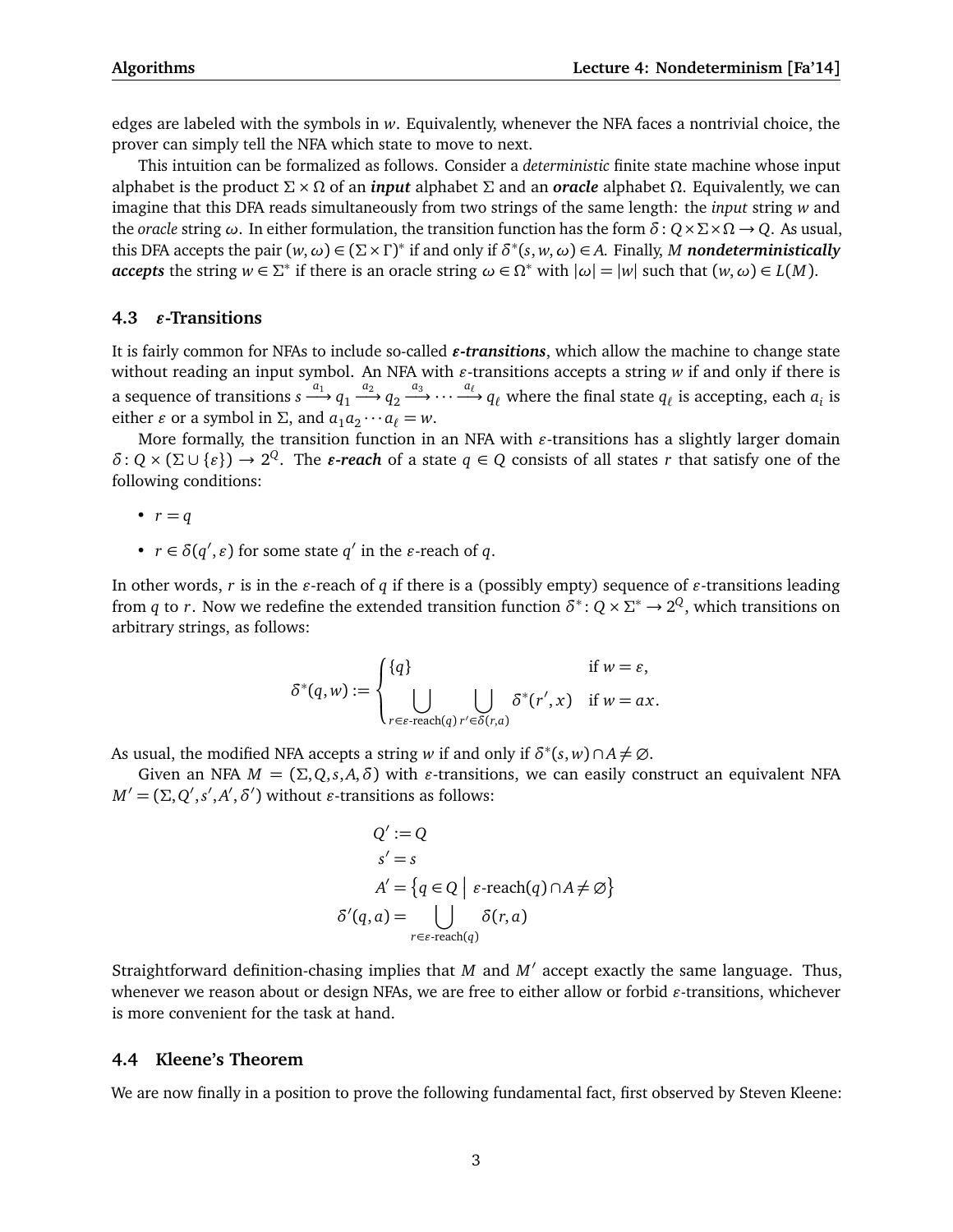**Theorem 4.1.** A language *L* can be described by a regular expression if and only if *L* is the language accepted by a DFA.

We will prove Kleene's fundamental theorem in four stages:

- Every DFA can be transformed into an equivalent NFA.
- Every NFA can be transformed into an equivalent DFA.
- Every regular expression can be transformed into an NFA.
- Every NFA can be transformed into an equivalent regular expression.

The first of these four transformations is completely trivial; a DFA is just a special type of NFA where the transition function always returns a single state. Unfortunately, the other three transformations require a bit more work.

## **4.5 DFA from NFAs: The Subset Construction**

In the parallel-thread model of NFA execution, an NFA does not have a single current state, but rather a *set* of current states. The evolution of this set of states is *determined* by a modified transition function  $\delta'$ : 2<sup>*Q*</sup> × Σ → 2<sup>*Q*</sup>, defined by setting *δ*'(*P*, *a*) :=  $\bigcup_{p \in P}$  *δ*(*p*, *a*) for any set of states *P* ⊆ *Q* and any symbol *a* ∈ *Σ*. When the NFA finishes reading its input string, it accepts if and only if the current set of states intersects the set *A* of accepting states.

This formulation makes the NFA completely deterministic! We have just shown that any NFA *M* = (Σ, *Q*, *s*,*A*, *δ*) is equivalent to a DFA  $M^7$  = (Σ, *Q'*, *s'*, *A'*, *δ'*) defined as follows:

$$
Q' := 2^Q
$$
  
\n
$$
s' := \{s\}
$$
  
\n
$$
A' := \{S \subseteq Q \mid S \cap A \neq \emptyset\}
$$
  
\n
$$
\delta'(q', a) := \bigcup_{p \in q'} \delta(p, a) \quad \text{for all } q' \subseteq Q \text{ and } a \in \Sigma.
$$

Similarly, any NFA with  $\varepsilon$ -transitions is equivalent to a DFA with the transition function

$$
\delta'(q',a) = \bigcup_{p \in q'} \bigcup_{r \in \varepsilon\text{-reach}(p)} \delta(r,a)
$$

for all *q* <sup>0</sup> ⊆ *Q* and *a* ∈ *Σ*. This conversion from NFA to DFA is often called the *subset construction*, but that name is somewhat misleading; it's not a "construction" so much as a change in perspective.

One disadvantage of this "construction" is that it usually leads to DFAs with far more states than necessary, in part because most of those states are unreachable. These unreachable states can be avoided by constructing the DFA incrementally, essentially by performing a breadth-first search of the DFA graph, starting at its start state.

To execute this algorithm by hand, we prepare a table with |*Σ*| + 3 columns, with one row for each DFA state we discover. In order, these columns record the following information:

- The DFA state (as a subset of NFA states)
- The  $\varepsilon$ -reach of the corresponding subset of NFA states
- Whether the DFA state is accepting (that is, whether the  $\varepsilon$ -reach intersects  $A$ )
- The output of the transition function for each symbol in *Σ*.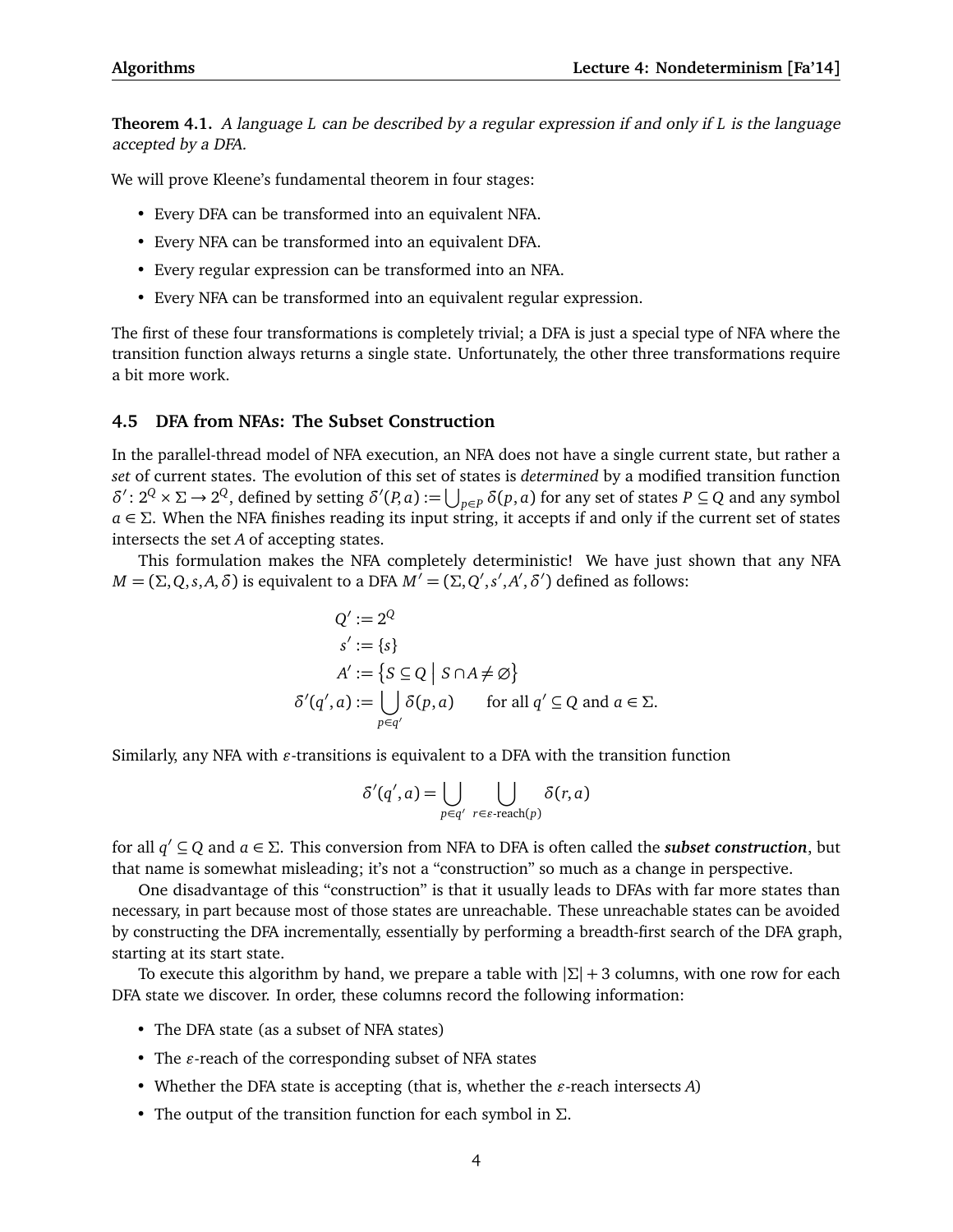We start with DFA-state *s* in the first row and first column. Whenever we discover an unexplored state in one of the last |*Σ*| columns, we copy it to the left column in a new row.

For example, given the NFA on the first page of this note, this incremental algorithm produces the following table, yielding a five-state DFA. For this example, the second column is redundant, because the NFA has no  $\varepsilon$ -transitions, but we will see another example with  $\varepsilon$ -transitions in the next subsection. To simplify notation, we write each set of states as a simple string, omitting braces and commas.



Our example NFA, and the output of the incremental subset construction for that NFA.

## **4.6 NFAs from Regular Expressions: Thompson's Algorithm**

**Lemma 4.2.** Every regular language is accepted by a non-deterministic finite automaton.

**Proof:** In fact, we will prove the following stronger claim: Every regular language is accepted by an NFA *with exactly one accepting state, which is different from its start state*. The following construction was first described by Ken Thompson in 1968. Thompson's algorithm actually proves a stronger statement: For any regular language *L*, there is an NFA that accepts *L* that has exactly one accepting state *t*, which is distinct from the starting state *s*.

Let *R* be an arbitrary regular expression over an arbitrary finite alphabet *Σ*. Assume that for any sub-expression *S* of *R*, the language described by *S* is accepted by an NFA with one accepting state distinct from its start state, which we denote pictorially by *S* . There are six cases to consider—three base cases and three recursive cases—mirroring the recursive definition of a regular expression.

- If  $R = \emptyset$ , then  $L(R) = \emptyset$  is accepted by the empty NFA:  $\infty$   $\odot$ .
- If  $R = \varepsilon$ , then  $L(R) = \{\varepsilon\}$  is accepted by the NFA  $\infty \rightarrow \infty$ .
- If  $R = a$  for some symbol  $a \in \Sigma$ , then  $L(R) = \{a\}$  is accepted by the NFA  $\bigstar \rightarrow \infty$ . (The case where *R* is a single *string* with length greater than 1 reduces to the single-symbol case by concatenation, as described in the next case.)
- Suppose *R* = *ST* for some regular expressions *S* and *T*. The inductive hypothesis implies that the languages  $L(S)$  and  $L(T)$  are accepted by NFAs  $\mathcal{L}(S)$  and  $\mathcal{L}(T)$   $\odot$ , respectively. Then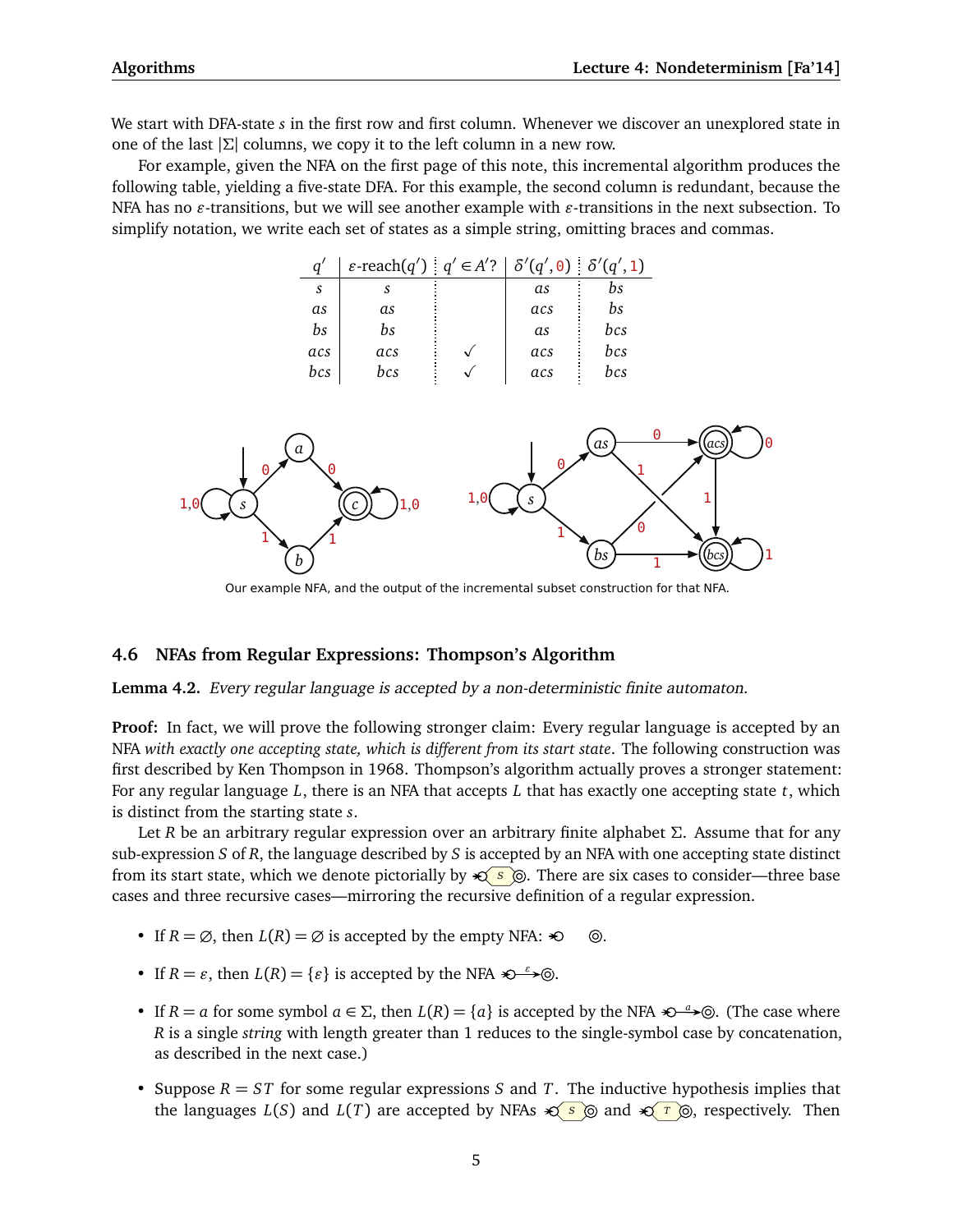$L(R) = L(ST) = L(S) \cdot L(T)$  is accepted by the NFA  $\bigotimes_{S} S^S$   $\bigcirc \stackrel{\epsilon}{\rightarrow} S^T$   $\bigcirc$ , built by connecting the two component NFAs in series.

• Suppose  $R = S + T$  for some regular expressions *S* and *T*. The inductive hypothesis implies that the language *L*(*S*) and *L*(*T*) are accepted by NFAs  $\triangleleft s$  ⊚ and  $\triangleleft r$  ⊚, respectively. Then

 $L(R) = L(S + T) = L(S) \cup L(T)$  is accepted by the NFA *S T ε ε ε ε* , built by connecting the two component NFAs in parallel with new start and accept states.

• Finally, suppose  $R = S^*$  for some regular expression *S*. The inductive hypothesis implies that the language  $L(S)$  is accepted by an NFA  $\bigotimes$  **S**  $\circledcirc$ . Then the language  $L(R) = L(S^*) = L(S)^*$  is accepted

by the NFA 
$$
\leftarrow
$$
  $\leftarrow$   $\leftarrow$   $\leftarrow$   $\leftarrow$   $\leftarrow$   $\leftarrow$   $\leftarrow$   $\leftarrow$   $\leftarrow$   $\leftarrow$   $\leftarrow$   $\leftarrow$   $\leftarrow$   $\leftarrow$   $\leftarrow$   $\leftarrow$   $\leftarrow$   $\leftarrow$   $\leftarrow$   $\leftarrow$   $\leftarrow$   $\leftarrow$   $\leftarrow$   $\leftarrow$   $\leftarrow$   $\leftarrow$   $\leftarrow$   $\leftarrow$   $\leftarrow$   $\leftarrow$   $\leftarrow$   $\leftarrow$   $\leftarrow$   $\leftarrow$   $\leftarrow$   $\leftarrow$   $\leftarrow$   $\leftarrow$   $\leftarrow$   $\leftarrow$   $\leftarrow$   $\leftarrow$   $\leftarrow$   $\leftarrow$   $\leftarrow$   $\leftarrow$   $\leftarrow$   $\leftarrow$   $\leftarrow$   $\leftarrow$   $\leftarrow$   $\leftarrow$   $\leftarrow$   $\leftarrow$   $\leftarrow$   $\leftarrow$   $\leftarrow$   $\leftarrow$   $\leftarrow$   $\leftarrow$   $\leftarrow$   $\leftarrow$   $\leftarrow$   $\leftarrow$   $\leftarrow$   $\leftarrow$   $\leftarrow$   $\leftarrow$   $\leftarrow$   $\leftarrow$   $\leftarrow$   $\leftarrow$   $\leftarrow$   $\leftarrow$   $\leftarrow$   $\leftarrow$   $\leftarrow$   $\leftarrow$   $\leftarrow$   $\leftarrow$   $\leftarrow$   $\leftarrow$   $\leftarrow$   $\leftarrow$   $\leftarrow$   $\leftarrow$   $\leftarrow$   $\leftarrow$   $\leftarrow$   $\leftarrow$   $\leftarrow$   $\leftarrow$   $\leftarrow$   $\leftarrow$  <

In all cases, the language  $L(R)$  is accepted by an NFA with one accepting state, which is different from its start state, as claimed.  $\square$ 

As an example, given the regular expression  $(0 + 10^*1)^*$  of strings containing an even number of 1s, Thompson's algorithm produces a 14-state NFA shown on the next page. As this example shows, Thompson's algorithm tends to produce NFAs with many redundant states. Fortunately, just as there are for DFAs, there are algorithms that can reduce any NFA to an equivalent NFA with the smallest possible number of states.



The NFA constructed by Thompson's algorithm for the regular expression  $(0 + 10^*1)^*$ . The four non- $\varepsilon$ -transitions are drawn with with bold red arrows for emphasis.

Interestingly, applying the incremental subset algorithm to Thompson's NFA tends to yield a DFA with relatively *few* states, in part because the states in Thompson's NFA tend to have large  $\varepsilon$ -reach, and in part because relatively few of those states are the targets of non- $\varepsilon$ -transitions. Starting with the NFA shown above, for example, the incremental subset construction yields a DFA for the language  $(0 + 10^*1)^*$ with just five states:

This DFA can be further simplified to just two states, by observing that all three accepting states are all equivalent, and that both non-accepting states are equivalent. But still, five states is pretty good, especially compared with the  $2^{13} = 8096$  states that the naïve subset construction would yield!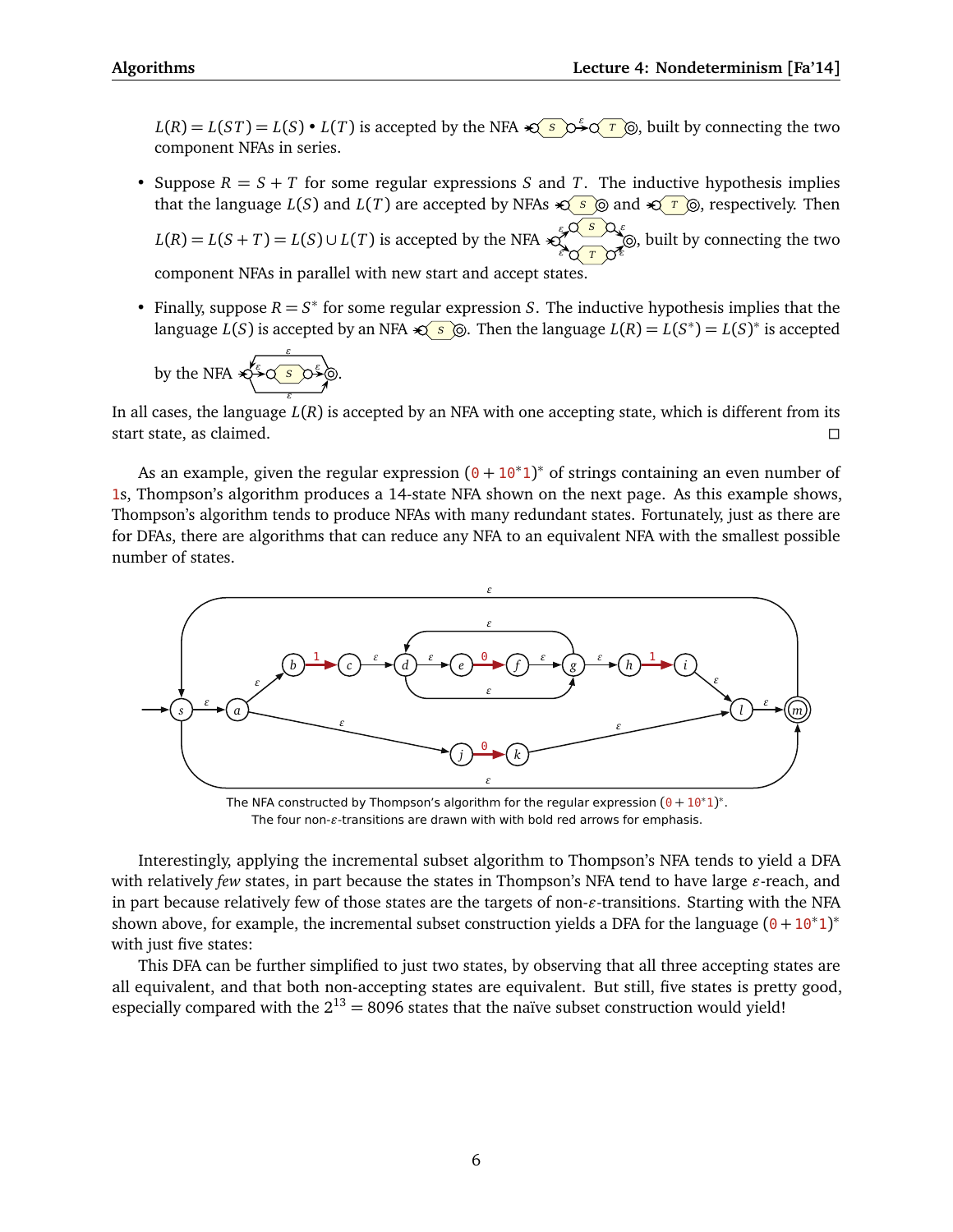

The DFA computed by the incremental subset algorithm from Thompson's NFA for  $(0+10^*1)^*$ .

# *?***4.7 NFAs from Regular Expressions: Glushkov's Algorithm**

Thompson's algorithm is actually a modification of an earlier algorithm, which was independently discovered by V. I. Glushkov in 1961 and Robert McNaughton and Hisao Yamada in 1960. Given a regular expression containing *n* symbols (not counting the parentheses and pluses and stars), Glushkov's algorithm produces an NFA with exactly  $n + 1$  states.

Glushkov's algorithm combines six functions on regular expressions:

- *index*(*R*) is the regular expression obtained by replacing the symbols in *R* with the integers 1 through *n*, in order from left to right. For example,  $index((0 + 10^*1)^*) = (1 + 23^*4)^*$ .
- *symbols*(*R*) denotes the string obtained by removing all non-symbols from *R*. For example,  $symbols((0+10*1)*)=0101.$
- *has-* $\varepsilon(R)$  is TRUE if  $\varepsilon \in L(R)$  and FALSE otherwise.
- *first*(*R*) is the set of all initial symbols of strings in *L*(*R*).
- *last*(*R*) is the set of all final symbols of strings in *L*(*R*).
- *middle*(*R*) is the set of all pairs (*a*, *b*) such that *ab* is a substring of some string in *L*(*R*).

The last four functions obey the following recurrences:

$$
has-\varepsilon(\varnothing) = \varnothing
$$
  
\n
$$
has-\varepsilon(w) = \begin{cases} \text{TRUE} & \text{if } w = \varepsilon \\ \text{FALSE} & \text{otherwise} \end{cases}
$$
  
\n
$$
has-\varepsilon(S+T) = has-\varepsilon(S) \lor has-\varepsilon(T)
$$
  
\n
$$
has-\varepsilon(ST) = has-\varepsilon(S) \land has-\varepsilon(T)
$$
  
\n
$$
has-\varepsilon(S^*) = \text{TRUE}
$$

$$
first(\emptyset) = \emptyset
$$
  
\n
$$
first(w) = \begin{cases} \emptyset & \text{if } w = \varepsilon \\ \{a\} & \text{if } w = ax \end{cases}
$$
  
\n
$$
first(S+T) = first(S) \cup first(T)
$$
  
\n
$$
first(ST) = \begin{cases} first(S) \cup first(T) & \text{if } has -\varepsilon(S) \\ first(T) & \text{otherwise} \end{cases}
$$
  
\n
$$
first(S^*) = first(S)
$$
  
\n
$$
first(S^*) = first(S)
$$
  
\n
$$
last(S^*) = last(S)
$$
  
\n
$$
last(S^*) = last(S)
$$
  
\n
$$
last(S^*) = last(S)
$$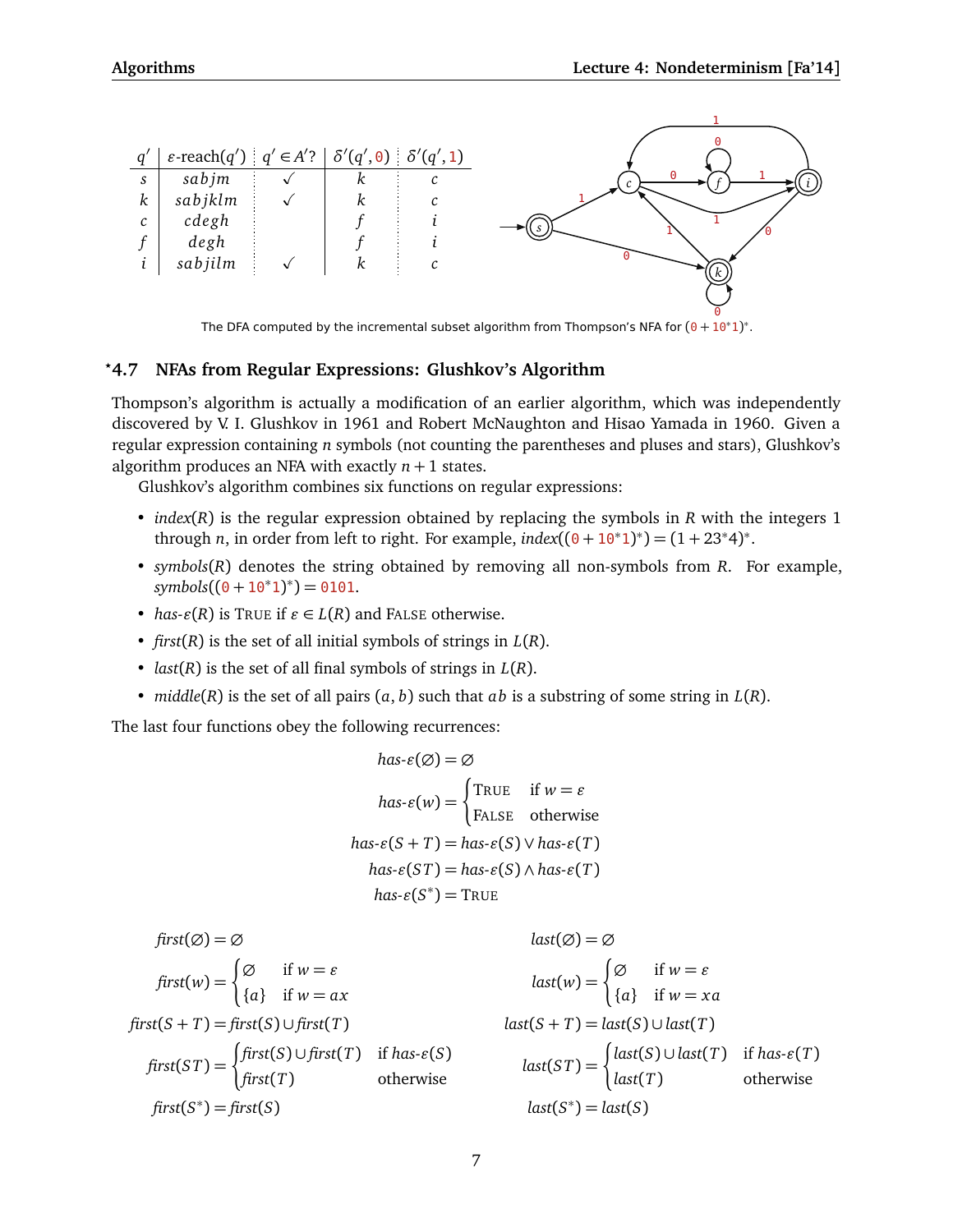$$
middle(\emptyset) = \emptyset
$$
  
\n
$$
middle(w) = \begin{cases} \emptyset & \text{if } |w| \le 1 \\ \{(a, b)\} \cup middle(bx) & \text{if } w = abx \end{cases}
$$
  
\n
$$
middle(S + T) = middle(S) \cup middle(T)
$$
  
\n
$$
middle(ST) = middle(S) \cup (last(S) \times first(T)) \cup middle(T)
$$
  
\n
$$
middle(S^*) = middle(S) \cup (last(S) \times first(S))
$$

For example, the set *middle*((<sup>1</sup> <sup>+</sup> <sup>23</sup>∗4) ∗ ) can be computed recursively as follows. If we're doing this by hand, we can skip many of the steps in this derivation, because we know what the functions *first*, *middle*, *last*, and *has-ε* actually mean, but a mechanical recursive evaluation would necessarily evaluate every step.

$$
middle((1 + 23^*4)^*)
$$
\n= middle(1 + 23^\*4) \cup (last(1 + 23^\*4) \times first(1 + 23^\*4))\n= middle(1) \cup middle(23^\*4) \cup (last(1 + 23^\*4) \times first(1 + 23^\*4))\n= \emptyset \cup middle(23^\*4) \cup (last(1 + 23^\*4) \times first(1 + 23^\*4))\n= middle(2) \cup (last(2) \times first(3^\*4)) \cup middle(3^\*4) \cup (last(1 + 23^\*4) \times first(1 + 23^\*4))\n= \emptyset \cup (\{2\} \times first(3^\*4)) \cup middle(3^\*4) \cup (last(1 + 23^\*4) \times first(1 + 23^\*4))\n= (\{2\} \times (first(3^\*) \cup first(4))) \cup middle(3^\*4) \cup (last(1 + 23^\*4) \times first(1 + 23^\*4))\n= (\{2\} \times (first(3) \cup first(4))) \cup middle(3^\*4) \cup (last(1 + 23^\*4) \times first(1 + 23^\*4))\n= (\{2\} \times \{3,4\}) \cup middle(3^\*4) \cup (last(1 + 23^\*4) \times first(1 + 23^\*4))\n= \{(2,3),(3,4)\} \cup middle(3^\*4) \cup (last(1 + 23^\*4) \times first(1 + 23^\*4))\n= \{(2,3),(3,4)\} \cup middle(3^\*4) \cup (last(1 + 23^\*4) \times first(1 + 23^\*4))\n= \{(1,1),(1,2),(2,3),(2,4),(3,3),(3,4),(4,1),(4,2)\n

Finally, given any regular expression *R*, Glushkov's algorithm constructs the NFA  $M_R = (\Sigma, Q, s, A, \delta)$ that accepts exactly the language  $L(R)$  as follows:

$$
Q = \{0, 1, ..., |symbols(R)|\}
$$
  
\n
$$
s = 0
$$
  
\n
$$
A = \begin{cases} \{0\} \cup last(index(R)) & \text{if has-}\varepsilon(R) \\ last(index(R)) & \text{otherwise} \end{cases}
$$
  
\n
$$
\delta(0, a) = \{j \in first(index(R)) | a = symbols(R)[j] \}
$$
  
\n
$$
\delta(i, a) = \{j | (i, j) \in middle(index(R)) \text{ and } a = symbols(R)[j] \}
$$

There are a few natural ways to think about Glushkov's algorithm that are somewhat less impenetrable than the wall of definitions. One viewpoint is that Glushkov's algorithm first computes a *DFA* for the indexed regular expression *index*(*R*)—in fact, a DFA with the fewest possible states, except for an extra start state—and then replaces each index with the corresponding symbol in *symbols*(*R*) to get an NFA for the original expression *R*. Another useful observation is that Glushkov's NFA is identical to the result of removing all  $\varepsilon$ -transitions from Thompson's NFA for the same regular expression.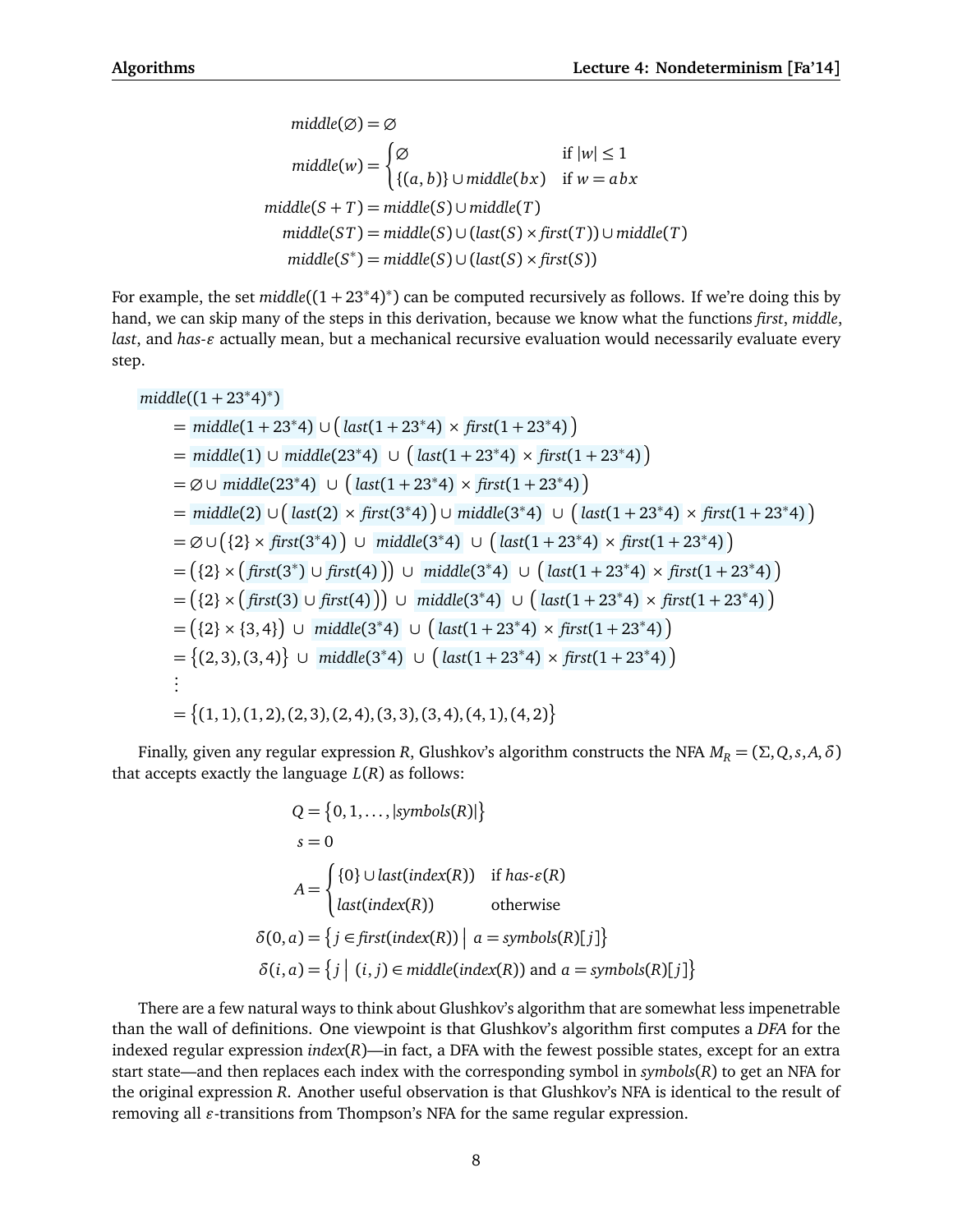For example, given the regular expression  $R = (0 + 10^*1)^*$ , Glushkov's algorithm computes

$$
index(R) = (1 + 23^*4)^*
$$
  
\n
$$
symbols(R) = 0101
$$
  
\n
$$
has \varepsilon(R) = \text{TRUE}
$$
  
\n
$$
first(index(R)) = \{1, 2\}
$$
  
\n
$$
last(index(R)) = \{1, 4\}
$$
  
\n
$$
middle( index(R)) = \{(1, 1), (1, 2), (2, 3), (2, 4), (3, 3), (3, 4), (4, 1), (4, 2)\}
$$

and then constructs the following five-state NFA.



Glushkov's DFA for the index expression  $(1+23^*4)^*$  and Glushkov's NFA for the regular expression  $(0+10^*1)^*$ .

Hey, look, Glushkov's algorithm actually gave us a DFA! In fact, it gave us *precisely* the same DFA that we constructed earlier by sending Thompson's NFA through the incremental subset algorithm! Unfortunately, that's just a coincidence; in general the output of Glushkov's algorithm is *not* deterministic. We'll see a more typical example in the next section.

## **4.8 Another Example**

Here is another example of all the algorithms we've seen so far, starting with the regular expression  $(0+1)^*(00+11)(0+1)^*$ , which describes the language accepted by our very first example NFA. Thompson's algorithm constructs the following 26-state monster:



Thompson's NFA for the regular expression  $(0+1)^*(00+11)(0+1)^*$ 

Given this NFA as input, the incremental subset construction computes the following table, leading to a DFA with just nine states. Yeah, the  $\varepsilon$ -reaches get a bit ridiculous; unfortunately, this *is* typical for Thompson's NFA.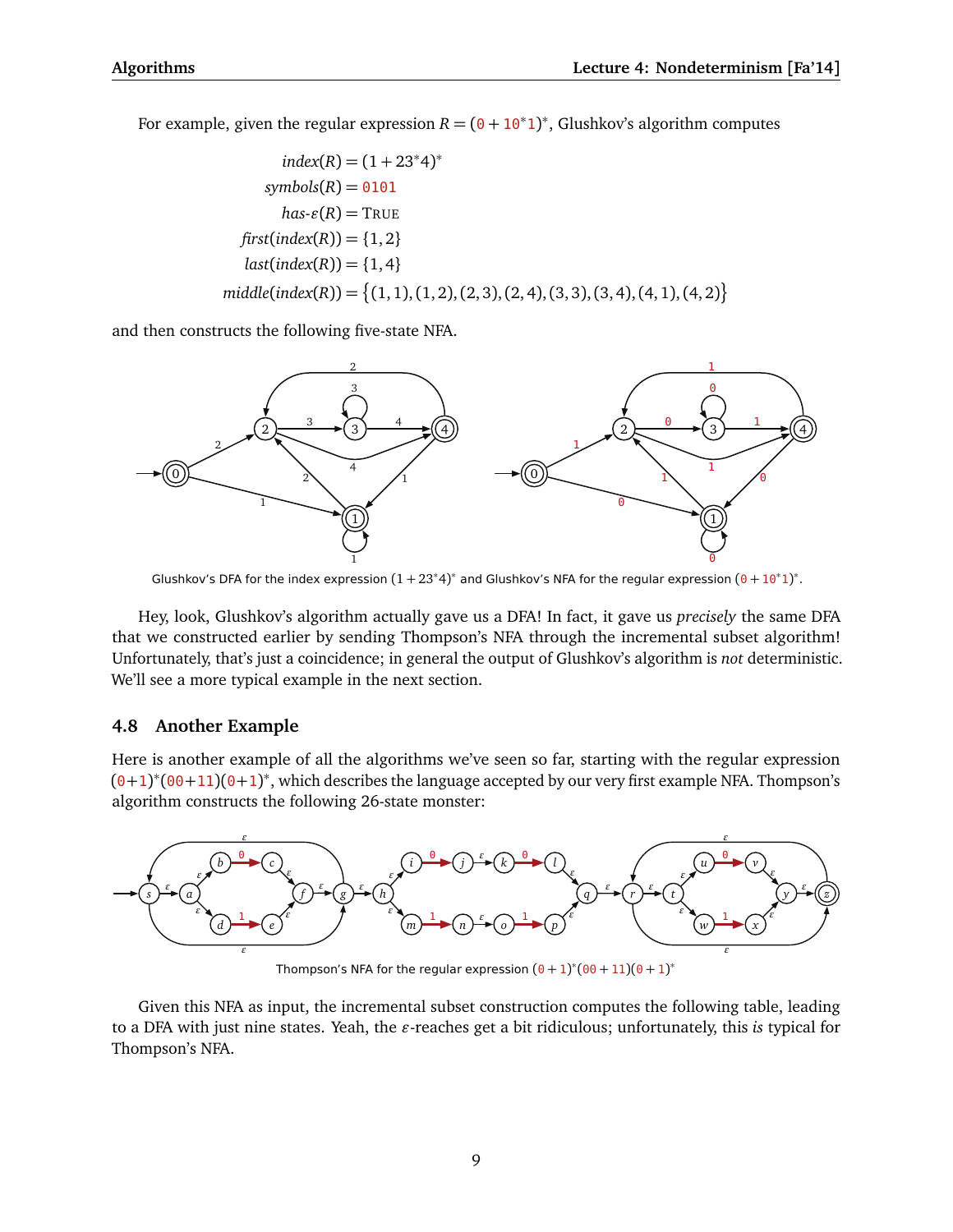| Ч                | $\varepsilon$ -reach $(q')$ | $\in$ A'? | $\delta'(q',0) \mid \delta'(q',1)$ |      |
|------------------|-----------------------------|-----------|------------------------------------|------|
| S.               | sabdghim                    |           | C İ                                | en   |
| c j              | sabdf ghijkm                |           | c jl                               | en   |
| en               | sabdf ghmno                 |           | c j                                | enp  |
| cil              | sabdf ghijklmqrtuwz         |           | $c$ <i>ilv</i>                     | enx  |
| enp              | sabd f ghmnopqrtuwz         |           | c <sub>j</sub> v                   | enpx |
| $c$ <i>ilv</i>   | sabdf ghijklmqrtuvwyz       |           | $c$ <i>ilv</i>                     | enx  |
| enx              | sabdf ghmnopqrtuwxyz        |           | c <sub>j</sub> v                   | enpx |
| c <sub>j</sub> v | sabdf ghijkmrtuvwyz         |           | $c$ <i>ilv</i>                     | enx  |
| enpx             | sabdf ghmnopqrtuwxyz        |           | c j v                              | enpx |



The DFA computed by the incremental subset algorithm from Thompson's NFA for  $(0+1)^*(00+11)(0+1)^*$ .

This DFA has far more states that necessary, intuitively because it keeps looking for  $00$  and 11 substrings even after it's already found one. After all, when Thompson's NFA finds a00 and 11 substring, it doesn't kill all the other parallel threads, because it *can't*. NFAs often have significantly fewer states than equivalent DFAs, but that efficiency also makes them kind of stupid.

Glushkov's algorithm recursively computes the following values for the same regular expression  $R = (\theta + 1)^*(\theta + \theta + 11)(\theta + 1)^*$ :

 $index(R) = (1 + 2)^*(34 + 56)(7 + 8)^*$  $symbols(R) = 01001101$  $has\text{-}\mathcal{E}(R) = \text{FALSE}$  $first(index(R)) = \{1, 2, 3, 5\}$  $last(index(R)) = \{4, 6, 7, 8\}$ *middle*(*index*(*R*)) = (1, 1),(1, 2),(2, 1),(2, 2),(1, 3),(1, 5),(2, 3),(2, 5),(3, 4),  $(5, 6), (4, 7), (4, 8), (6, 7), (6, 8), (7, 7), (7, 8), (8, 7), (8, 8)\}$ 

These values imply the nine-state NFA shown on the next page. Careful readers should confirm that running the incremental subset construction on this NFA yields exactly the same DFA (with different state names) as it did for Thompson's NFA.

### *?***4.9 Regular Expressions from NFAs: Han and Wood's Algorithm**

The only component of Kleene's theorem we still have to prove is that every language accepted by a DFA or NFA is regular. As usual, it is actually easier to prove a stronger result. We consider a more general class of finite-state machines called *expression automata*, introduced by Yo-Sub Han and Derick Wood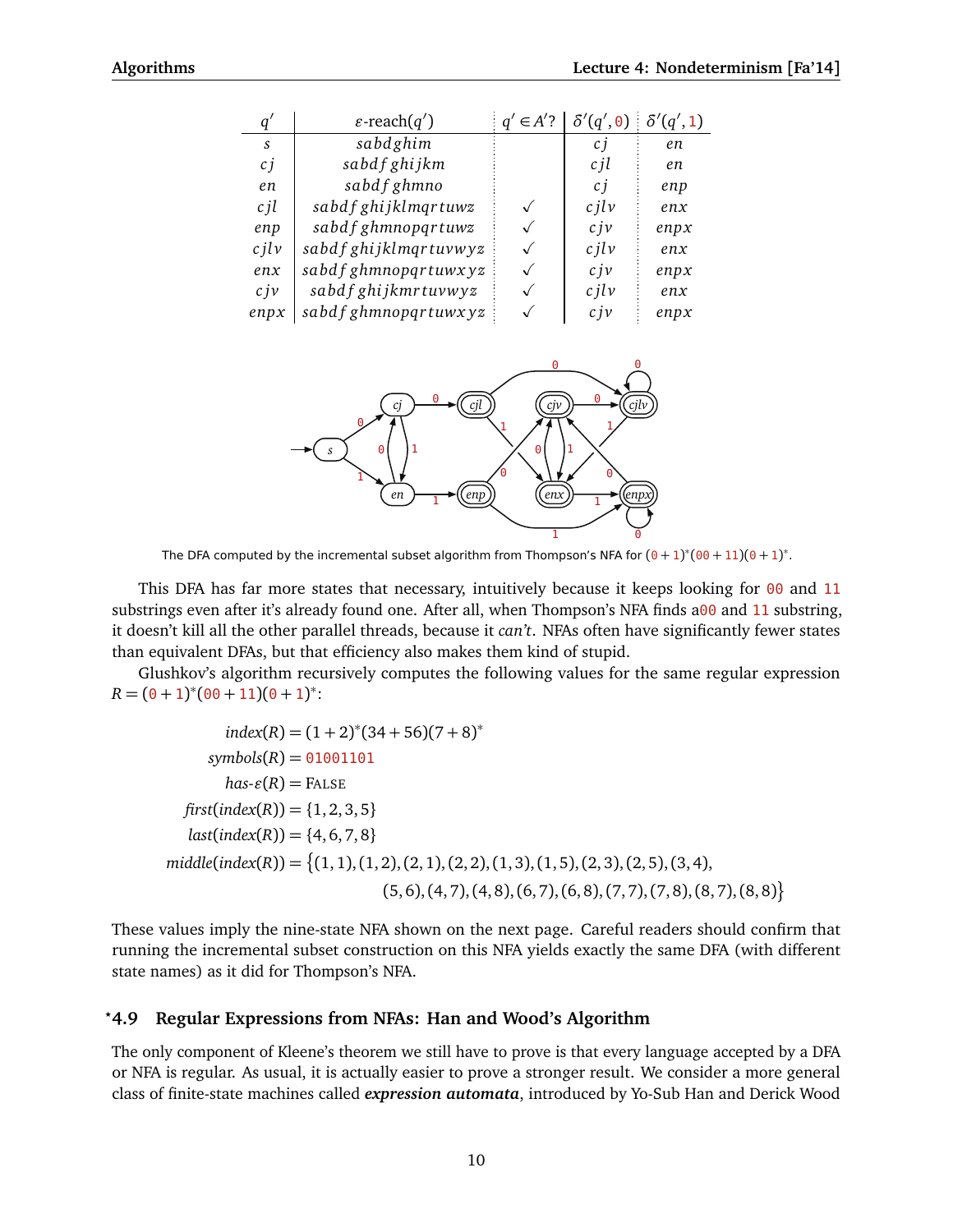

Glushkov's NFA for  $(0 + 1)^*(00 + 11)(0 + 1)^*$ 

in [2](#page-10-0)005. $^2$  Formally, an expression automaton consists of the following components:

- A finite set *Σ* called the *input alphabet*
- Another finite set *Q* whose elements are called *states*
- A *start state*  $s \in Q$
- A single *terminal state*  $t \in Q \setminus \{s\}$
- A *transition function*  $R: (Q \setminus \{t\}) \times (Q \setminus \{s\}) \to Reg(\Sigma)$ , where  $Reg(\Sigma)$  is the set of regular expressions over *Σ*

Less formally, an expression automaton is a directed graph that includes a directed edge  $p \rightarrow q$  labeled with a regular expression  $R(p\rightarrow q)$ , from *every* vertex p to *every* vertex q (including  $q = p$ ), where by convention, we require that  $R(q \rightarrow s) = R(t \rightarrow q) = \emptyset$  for every vertex *q*.

We say that string *w* matches a transition  $p \rightarrow q$  if *w* matches the regular expression  $R(p \rightarrow q)$ . In particular, if  $R(p \rightarrow q) = \emptyset$ , then no string matches  $p \rightarrow q$ . More generally, *w* matches a sequence of states  $q_0 \rightarrow q_1 \rightarrow \cdots \rightarrow q_k$  if *w* matches the regular expression  $R(q_0 \rightarrow q_1) \bullet R(q_1 \rightarrow q_2) \bullet \cdots \bullet R(q_{k-1} \rightarrow q_k)$ . Equivalently, *w* matches the sequence  $q_0 \rightarrow q_1 \rightarrow \cdots \rightarrow q_k$  if either

- $w = \varepsilon$  and the sequence has only one state  $(k = 0)$ , or
- *w* = *xy* for some string *x* that matches the regular expression  $R(q_0 \rightarrow q_1)$  and some string *y* that matches the remaining sequence *g*  $\rightarrow$   $\rightarrow$  *g*. matches the remaining sequence  $q_1 \rightarrow \cdots \rightarrow q_k$ .

An expression automaton *accepts* any string that matches at least one sequence of states that starts at *s* and ends at *t*. The *language* of an expression automaton *E* is the set of all strings that *E* accepts.

Expression automata are nondeterministic. A single string could match several (even infinitely many) state sequences that start with *s*, and it could match each of those state sequences in several different ways. A string is accepted if *at least one* of the state sequences it matches ends at *t*. Conversely, a string might match *no* state sequences; all such strings are rejected.

Two special cases of expression automata are already familiar. First, every regular language is clearly the language of an expression automaton with exactly two states. Second, with only minor modifications, any DFA or NFA can be converted into an expression automaton with trivial transition expressions. Thompson's algorithm can be used to transform any expression automaton into an NFA, by recursively expanding any nontrivial transition. To complete the proof of Kleene's theorem, we show how to convert any expression automaton into a regular expression by repeatedly deleting vertices.

<span id="page-10-0"></span> $2$ Yo-Sub Han\* and Derick Wood. The generalization of generalized automata: Expression automata. International Journal of Foundations of Computer Science 16(3):499–510, 2005.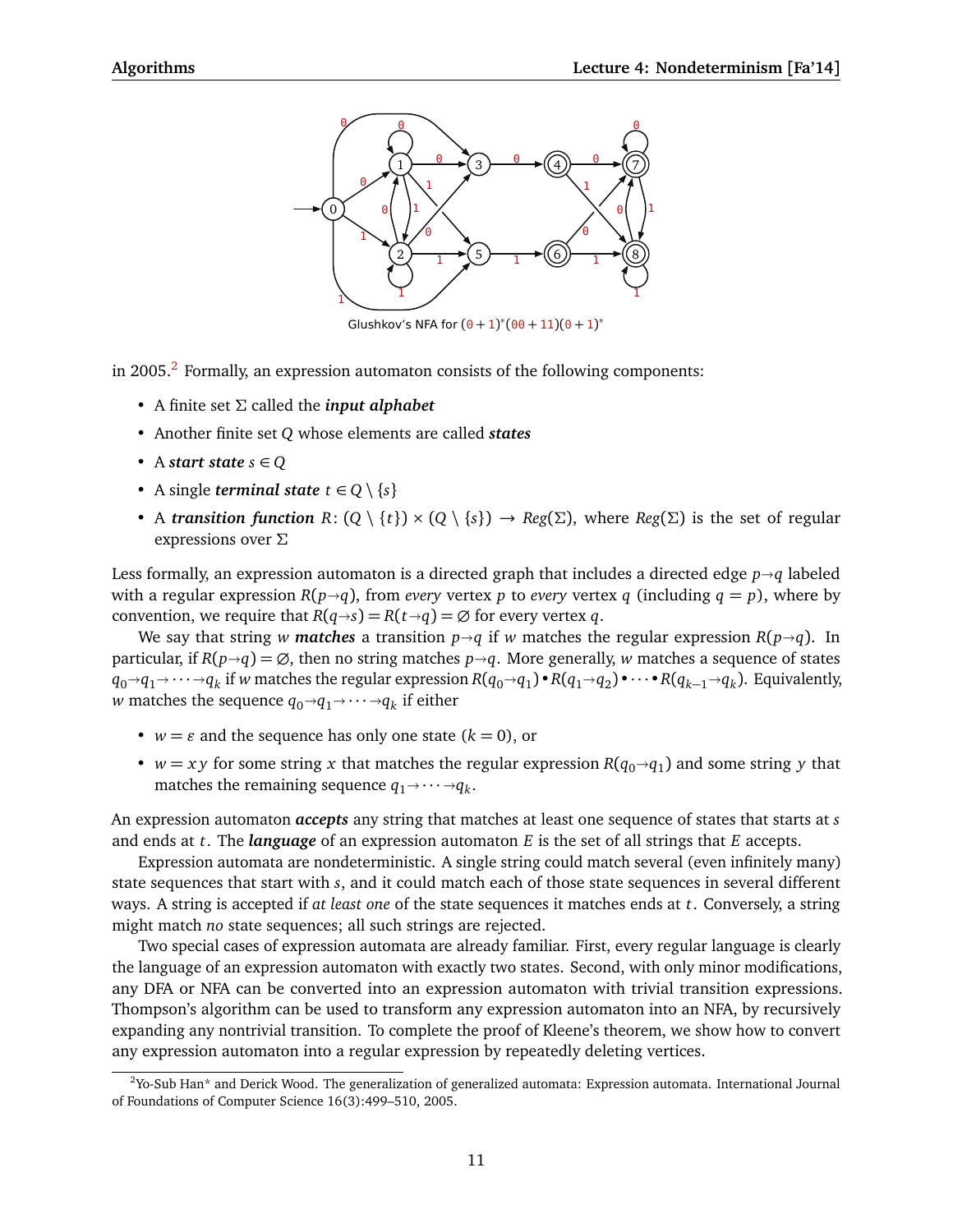**Lemma 4.3.** Every expression automaton accepts a regular language.

**Proof:** Let  $E = (Q, \Sigma, R, s, t)$  be an arbitrary expression automaton. Assume that any expression automaton with fewer states than *E* accepts a regular language. There are two cases to consider, depending on the number of states in *Q*:

- If  $Q = \{s, t\}$ , then trivially, *E* accepts the regular language  $R(s \rightarrow t)$ .
- On the other hand, suppose there is a state  $q \in Q \{s, a\}$ . We can modify the expression automaton so that state *q* is redundant and can be removed. Define a new transition function  $R' : Q \times Q \rightarrow Reg(\Sigma)$ by setting

$$
R'(p\rightarrow r):=R(p\rightarrow r)+R(p\rightarrow q)R(q\rightarrow q)^*R(q\rightarrow r).
$$

With this modified transition function, any string *w* that matches the sequence  $p \rightarrow q \rightarrow q \rightarrow \cdots \rightarrow q \rightarrow r$ (for any number of *q*'s) also matches the single transition  $p \rightarrow r$ . Thus, by induction, if *w* matches a sequence of states, it also matches the subsequence obtained by removing all  $q$ 's. Let  $E'$  be the expression automaton with states  $Q' = Q \setminus \{q\}$  that uses this modified transition function *R'*. This new automaton accepts exactly the same strings as the original automaton *E*. Because *E'* has fewer states than  $E$ , the inductive hypothesis implies  $E'$  accepts a regular language.

In both cases, we conclude that *E* accepts a regular language.

This proof can be mechanically translated into an algorithm to convert any NFA—in particular, any DFA—into an equivalent regular expression. Given an NFA with *n* states (including *s* and *a*), the algorithm iteratively removes *n* − 2 states, updating *O*(*n* 2 ) transition expressions in each iteration. If the concatenation and Kleene star operations could be performed in constant time, the resulting algorithm would run in  $O(n^3)$  time. However, in each iteration, the transition expressions grows in length by roughly a factor of 4 in the worst case, so the final expression has length *Θ*(4 *n* ). If we insist on representing the expressions as explicit strings, the worst-case running time is actually *Θ*(4 *n* ).

A figure on the next page shows this conversion algorithm in action for a simple DFA. First we convert the DFA into an expression automaton by adding new start and accept states and merging two transitions, and then we remove each of the three original states, updating the transition expressions between any remaining states at each iteration. For the sake of clarity, edges  $p \rightarrow q$  with  $R(p \rightarrow q) = \emptyset$  are omitted from the figures.

# **4.10 Recursive Automata** *?*

#### $\mathbf{F}$  Move to separate starred note?

All the flavors of finite-state automata we have seen so far describe/encode/accept/compute *regular* language; these are precisely the languages that can be constructed from individual strings by union, concatenation, and unbounded repetition. The more general class of *context-free* languages can be constructed from individual strings by union, concatenation, and *recursion*. Just as context-free grammars are recursive generalizations of regular expressions, we can define a class of machines called *recursive automata*, which generalize (nondeterministic) finite-state automata.

Formally, a *recursive automaton* consists of the following components:

- A non-empty finite set *Σ*, called the *input alphabet*
- Another non-empty finite set *N*, disjoint from *Σ*, whose elements are called *module names*
- A *start name*  $S \in N$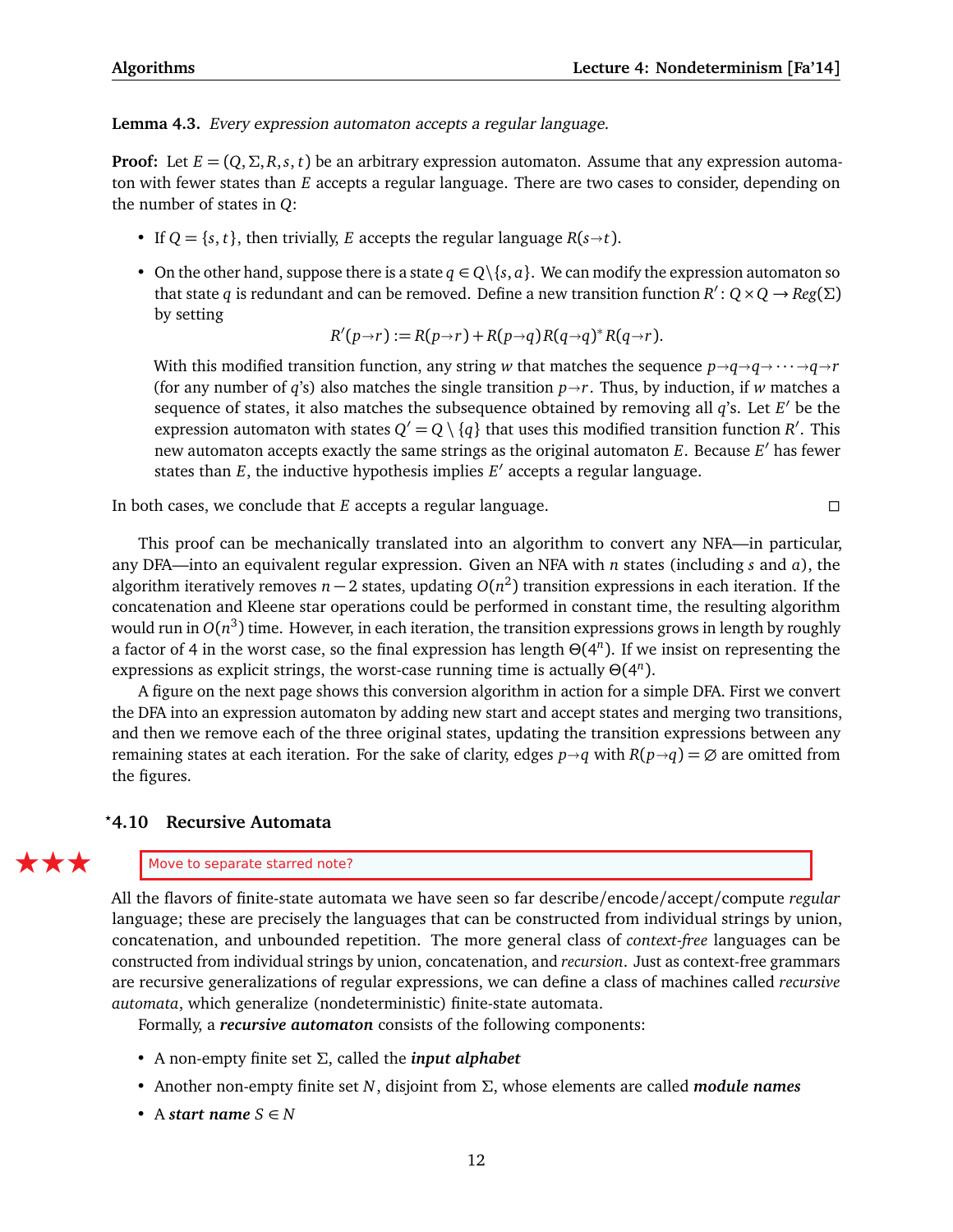

Converting a DFA into an equivalent regular expression.

- A set  $M = \{M_A | A \in N\}$  of NFAs over the alphabet  $\Sigma \cup N$  called *modules*, each with a single accepting state. Each module  $M_A$  has the following components:
	- **−** A finite set  $Q_A$  of *states*, such that  $Q_A \cap Q_B = \emptyset$  for all  $A \neq B$
	- **–** A *start* state *s<sup>A</sup>* ∈ *Q<sup>A</sup>*
	- **−** A *terminal* or *accepting* state  $t_A$  ∈  $Q_A$
	- $-$  A *transition function*  $\delta_A$ :  $Q_A \times (\Sigma \cup \{\varepsilon\} \cup N) \rightarrow 2^{Q_A}$ .

Equivalently, we have a single global transition function  $\delta$  :  $Q$  ×  $(\Sigma \cup \{\varepsilon\} \cup N)$   $\to$   $2^Q$ , where  $Q = \bigcup_{A \in N} Q_A$ , such that for any name *A* and any state  $q \in Q_A$  we have  $\delta(q) \subseteq Q_A$ . Machine  $M_S$  is called the *main module*.

A *configuration* of a recursive automaton is a triple (*w*, *q*,*s*), where *w* is a string in *Σ* ∗ called the *input*, *q* is a state in *Q* called the *local state*, and *σ* is a string in *Q*<sup>\*</sup> called the *stack*. The module containing the local state *q* is called the *active module*. A configuration can be changed by three types of transitions.

- A *read* transition consumes the first symbol in the input and changes the local state within the current module, just like a standard NFA.
- An *epsilon* transition changes the local state within the current module, without consuming any input characters, just like a standard NFA.
- A *call* transition chooses an arbitrary name *A*, changes the current state  $q_0$  to some state in  $\delta(q, A)$ , and pushes the corresponding start state *s<sup>A</sup>* onto the stack (thereby changing the active module to *M<sup>A</sup>* ), without consuming any input characters.
- Finally, if the current state is the terminal state of some module *and* the stack is non-empty, a *return* transition pops the top state off the stack and makes it the new local state (thereby possibly changing the active module), without consuming any input characters.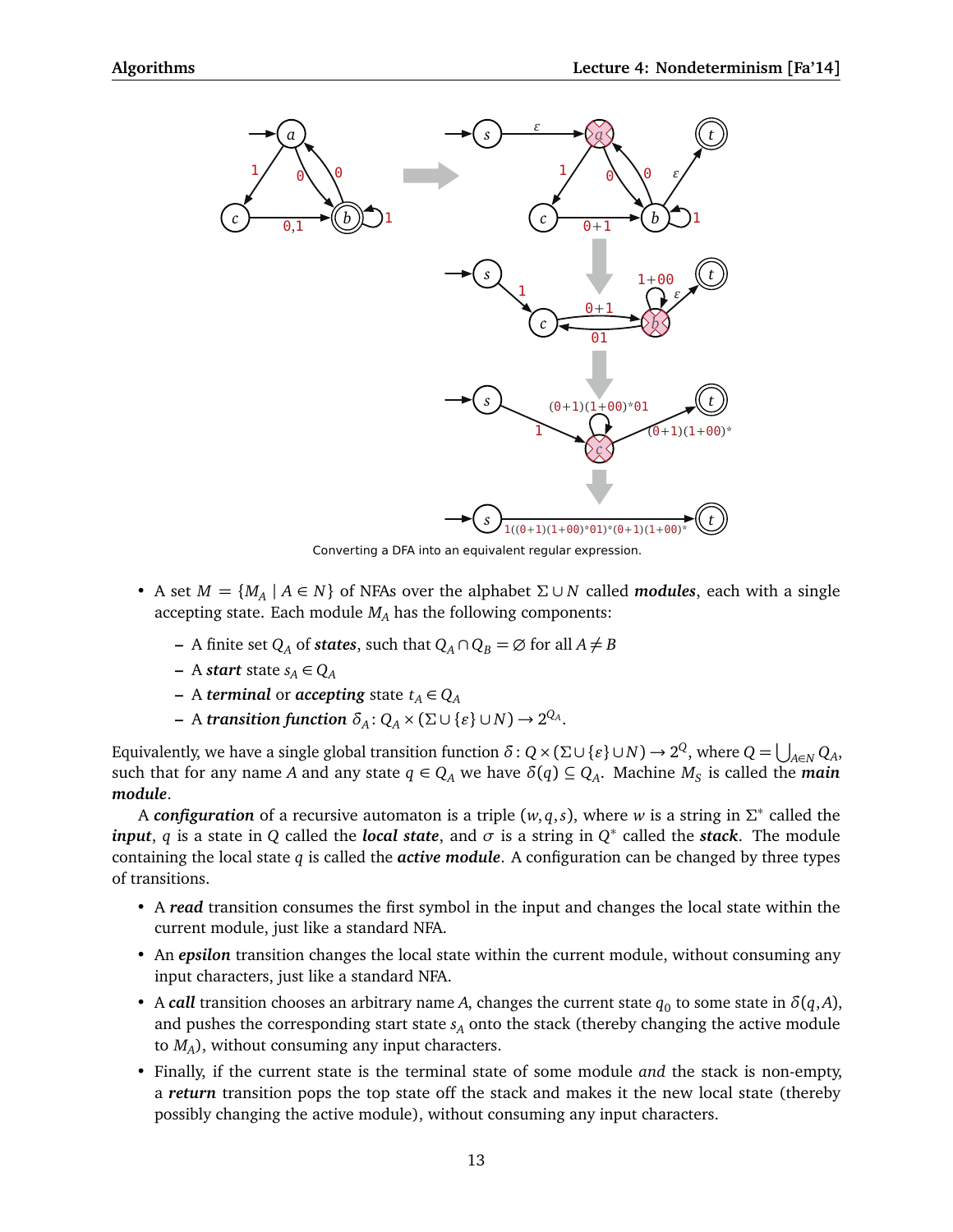$\Box$ 

Symbolically, we can describe these transitions as follows:

| read:    | $(ax,q,\sigma) \rightarrow (x,q',\sigma)$              | for some $q' \in \delta(q, a)$               |
|----------|--------------------------------------------------------|----------------------------------------------|
| epsilon: | $(w, q, \sigma) \rightarrow (w, q', \sigma)$           | for some $q' \in \delta(q, \varepsilon)$     |
| call:    | $(w, q, \sigma) \rightarrow (w, s_A, q' \cdot \sigma)$ | for some $A \in N$ and $q' \in \delta(q, A)$ |
| return:  | $(w, t_A, q \cdot \sigma) \rightarrow (w, q, \sigma)$  |                                              |

A recursive automaton *accepts* a string *w* if there is a *finite* sequence of transitions starting at the start configuration ( $w, s_S, \varepsilon$ ) and ending at the terminal configuration ( $\varepsilon, t_S, \varepsilon$ ).

For example, the following recursive automaton accepts the language  $\{0^m1^n \mid m \neq n\}$ . The recursive automaton has two component machines; the start machine named *S* and a "subroutine" named *E* (for "equal") that accepts the language  $\{0^n 1^n \mid n \ge 0\}$ . White arrows indicate recursive transitions.



A recursive automaton for the language  $\{ \Theta^m 1^n \mid m \neq n \}$ 

**Lemma 4.4.** Every context-free language is accepted by a recursive automaton.

#### **Proof:**

Direct construction from the CFG, with one module per nonterminal.

For example, the context-free grammar

 $S \rightarrow 0A \mid B1$  $A \rightarrow 0A \mid E$  $B \rightarrow B1 \mid E$  $E \rightarrow \varepsilon$  | 0*E*<sup>0</sup>

leads to the following recursive automaton with four modules:

Figure!

**Lemma 4.5.** Every recursive automaton accepts a context-free language.

**Proof (sketch):** Let  $R = (\Sigma, N, S, \delta, M)$  be an arbitrary recursive automaton. We define a context-free grammar *G* that describes the language accepted by *R* as follows.

The set of nonterminals in *G* is isomorphic the state set *Q*; that is, for each state  $q \in Q$ , the grammar contains a corresponding nonterminal [*q*]. The language of [*q*] will be the set of strings *w* such that there is a finite sequence of transitions starting at the start configuration  $(w, q, \varepsilon)$  and ending at the terminal configuration ( $\varepsilon$ ,  $t$ ,  $\varepsilon$ ), where  $t$  is the terminal state of the module containing  $q$ .

The grammar has four types of production rules, corresponding to the four types of transitions: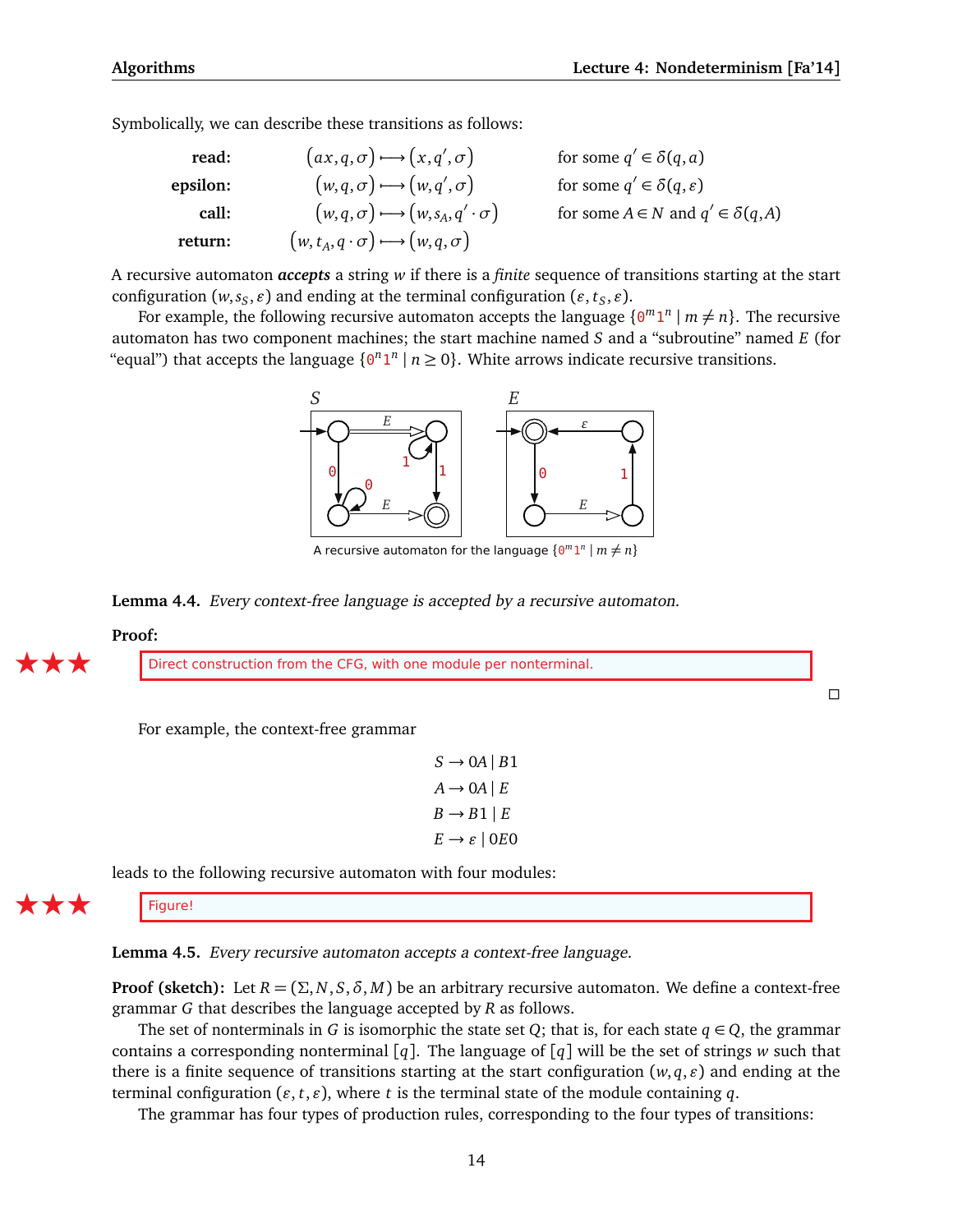- *read:* For each symbol *a* and each pair of states *p* and *q* such that  $p \in \delta(q, a)$ , the grammar contains the production rule  $[q] \rightarrow a[p]$ .
- *epsilon:* For any two states *p* and *q* such that  $p \in \delta(q, \varepsilon)$ , the grammar contains the production rule  $[q] \rightarrow [p]$ .
- *call:* Each name *A* and each pair of states states *p* and *q* such that  $p \in \delta(q, A)$ , the grammar contains the production rule  $[q] \rightarrow [s_A][p]$ .
- *return:* Each name *A*, the grammar contains the production rule  $[t_A] \rightarrow \varepsilon$ .

Finally, the starting nonterminal of *G* is [*s<sup>S</sup>* ], which corresponds to the start state of the main module.

We can now argue inductively that the grammar *G* and the recursive automaton *R* describe the same language. Specifically, any sequence of transitions in *R* from  $(w, s_S, \varepsilon)$  to  $(\varepsilon, t_S, \varepsilon)$  can be transformed mechanically into a derivation of *w* from the nonterminal [*s<sup>S</sup>* ] in *G*. Symmetrically, the *leftmost* derivation of any string *w* in *G* can be mechanically transformed into an accepting sequence of transitions in *R*. We omit the straightforward but tedious details.

For example, the recursive automaton on the previous page gives us the following context-free grammar. To make the grammar more readable, I've renamed the nonterminals corresponding to start and terminal states:  $S = [s_S]$ ,  $T = [t_S]$ , and  $E = [s_E] = [t_E]$ :

| $S \rightarrow EA   \Theta B$    | $E \rightarrow \varepsilon \mid \Theta X$ |
|----------------------------------|-------------------------------------------|
| $A \rightarrow 1A   1T$          | $X \rightarrow EY$                        |
| $B \rightarrow \Theta B \mid ET$ | $Y \rightarrow 1Z$                        |
| $T \rightarrow \varepsilon$      | $Z \rightarrow E$                         |

Our earlier proofs imply that we can forbid  $\varepsilon$ -transitions or even allow regular-expression transitions in our recursive automata without changing the set of languages they accept.

# **Exercises**

1. For each of the following NFAs, describe an equivalent DFA. ("Describe" does not necessarily mean "draw"!)

Half a dozen examples.

2. For each of the following regular expressions, draw an equivalent NFA.

 $\mathbf{F}$   $\mathbf{F}$  Half a dozen examples.

3. For each of the following regular expressions, describe an equivalent DFA. ("Describe" does not necessarily mean "draw"!)

Half a dozen examples.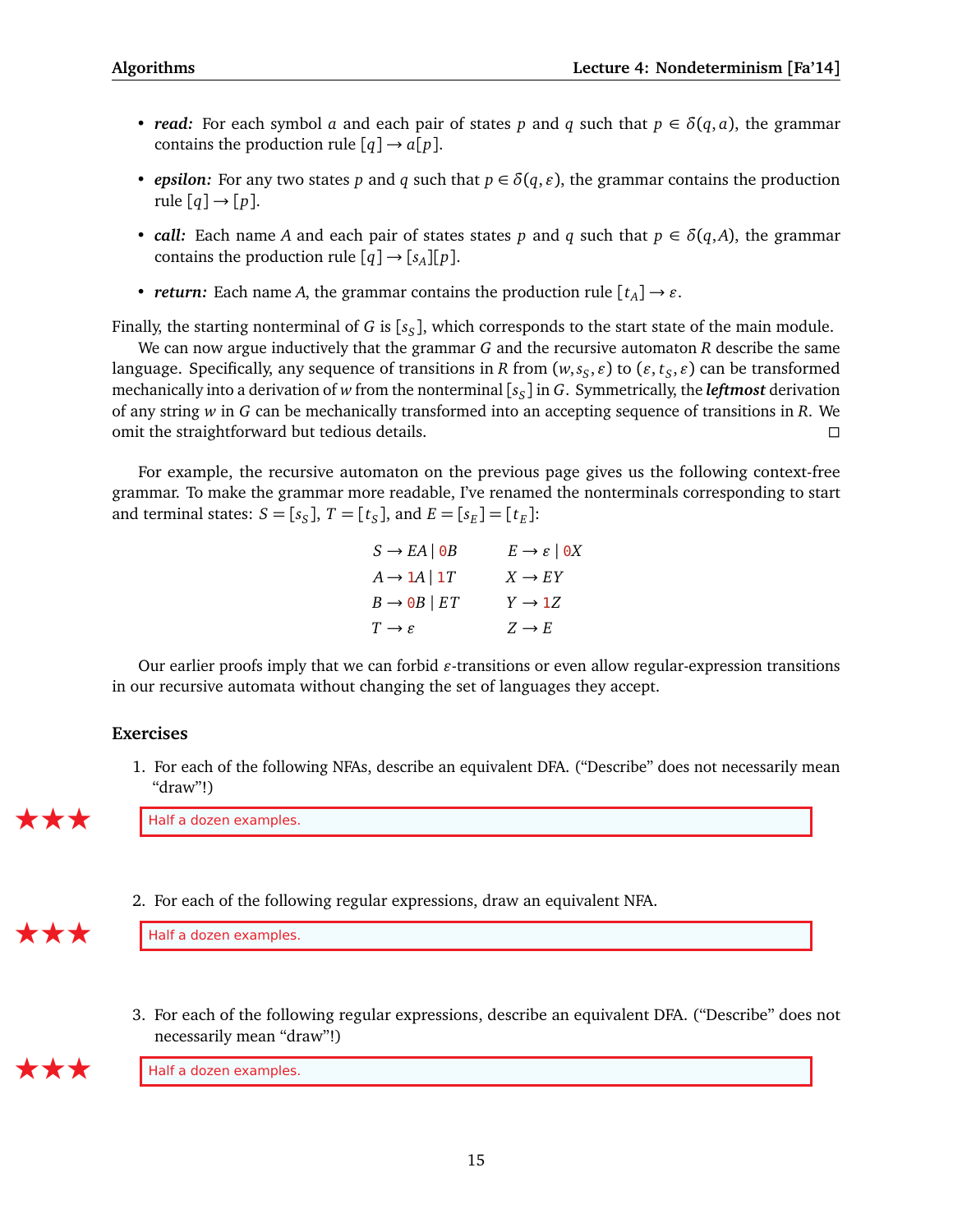- 4. Let *L* ⊆ *Σ* <sup>∗</sup> be an arbitrary regular language. Prove that the following languages are regular.
	- (a)  $ones(L) := \{ w \in \mathbb{1}^* \mid |w| = |x| \text{ for some } x \in L \}$
	- (b)  $reverse(L) := \{ w \in \Sigma^* \mid w^R \in L \}.$  (Recall that  $w^R$  denotes the reversal of string *w*.)
	- (c)  $\text{prefix}(L) := \{x \in \Sigma^* \mid xy \in L \text{ for some } y \in \Sigma^*\}$
	- (d)  $\text{suffix}(L) := \{ y \in \Sigma^* \mid xy \in L \text{ for some } x \in \Sigma^* \}$
	- (e) *substring*(*L*) := { $y \in \Sigma^*$  |  $xyz \in L$  for some  $x, z \in \Sigma^*$ }
	- (f)  $cycle(L) := \{ xy \mid x, y \in \Sigma^* \text{ and } yx \in L \}$
	- (g) *prefmax* $(L) := \{x \in L \mid x \vee y \in L \iff y = \varepsilon\}.$
	- (h)  $\text{sum}(L) := \{xy \in L \mid y \in L \iff x = \varepsilon\}.$
	- (i)  $\text{everyother}(L) := \{ \text{everyother}(w) \mid w \in L \}, \text{where } \text{everyother}(w) \text{ is the subsequence of } w \text{ continuous.}$ taining every other symbol. For example, *everyother*(EVERYOTHER) = VROHR.
	- (j)  $rehtoyreve(L) := \{w \in \Sigma^* \mid everyother(w) \in L\}.$
	- (k) *subseq*(*L*) := { $x \in \Sigma^*$  | *x* is a subsequence of some  $y \in L$ }
	- (l) *superseq*(*L*) := { $x \in \Sigma^*$  | some  $y \in L$  is a subsequence of  $x$ }
	- (m)  $left(L) := \{x \in \Sigma^* \mid xy \in L \text{ for some } y \in \Sigma^* \text{ where } |x| = |y|\}$
	- (n)  $\text{right}(L) := \{ y \in \Sigma^* \mid xy \in L \text{ for some } x \in \Sigma^* \text{ where } |x| = |y| \}$
	- (o)  $middle(L) := \{ y \in \Sigma^* \mid xyz \in L \text{ for some } x, z \in \Sigma^* \text{ where } |x| = |y| = |z| \}$
	- (p)  $half(L) := \{w \in \Sigma^* \mid ww \in L\}$
	- (q)  $third(L) := \{w \in \Sigma^* \mid www \in L\}$
	- $(r)$   $reflect(L) := \{ w \in \Sigma^* \mid ww^R \in L \}$
	- $\mathcal{P}^*(s)$  *sqrt*(*L*) :=  $\{x \in \Sigma^* \mid xy \in L \text{ for some } y \in \Sigma^* \text{ such that } |y| = |x|^2\}$
	- $\mathcal{X}^*(t) \log(L) := \left\{ x \in \Sigma^* \mid xy \in L \text{ for some } y \in \Sigma^* \text{ such that } |y| = 2^{|x|} \right\}$
	- $\mathcal{P}^*(u) \text{ } flog(L) := \left\{ x \in \Sigma^* \mid x y \in L \text{ for some } y \in \Sigma^* \text{ such that } |y| = F_{|x|} \right\}, \text{ where } F_n \text{ is the } n \text{th Fibonacci } F_n \text{ is the } n \text{th畜 } F_n.$ nacci number.
- *?*5. Let *L* ⊆ *Σ* <sup>∗</sup> be an arbitrary regular language. Prove that the following languages are regular. [Hint: For each language, there is an accepting NFA with at most  $q<sup>q</sup>$  states, where q is the number of states in some DFA that accepts *L*.]
	- (a)  $\text{repeat}(L) := \{ w \in \Sigma^* \mid w^n \in L \text{ for some } n \ge 0 \}$
	- (b)  $allreps(L) := \{w \in \Sigma^* \mid w^n \in L \text{ for every } n \ge 0\}$
	- (c)  $manyreps(L) := \{w \in \Sigma^* \mid w^n \in L \text{ for infinitely many } n \ge 0\}$
	- (d)  $fewreps(L) := \{w \in \Sigma^* \mid w^n \in L \text{ for finitely many } n \ge 0\}$
	- (e) *powers*(*L*) := { $w \in \Sigma^* \mid w^{2^n} \in L$  for some  $n \ge 0$ }